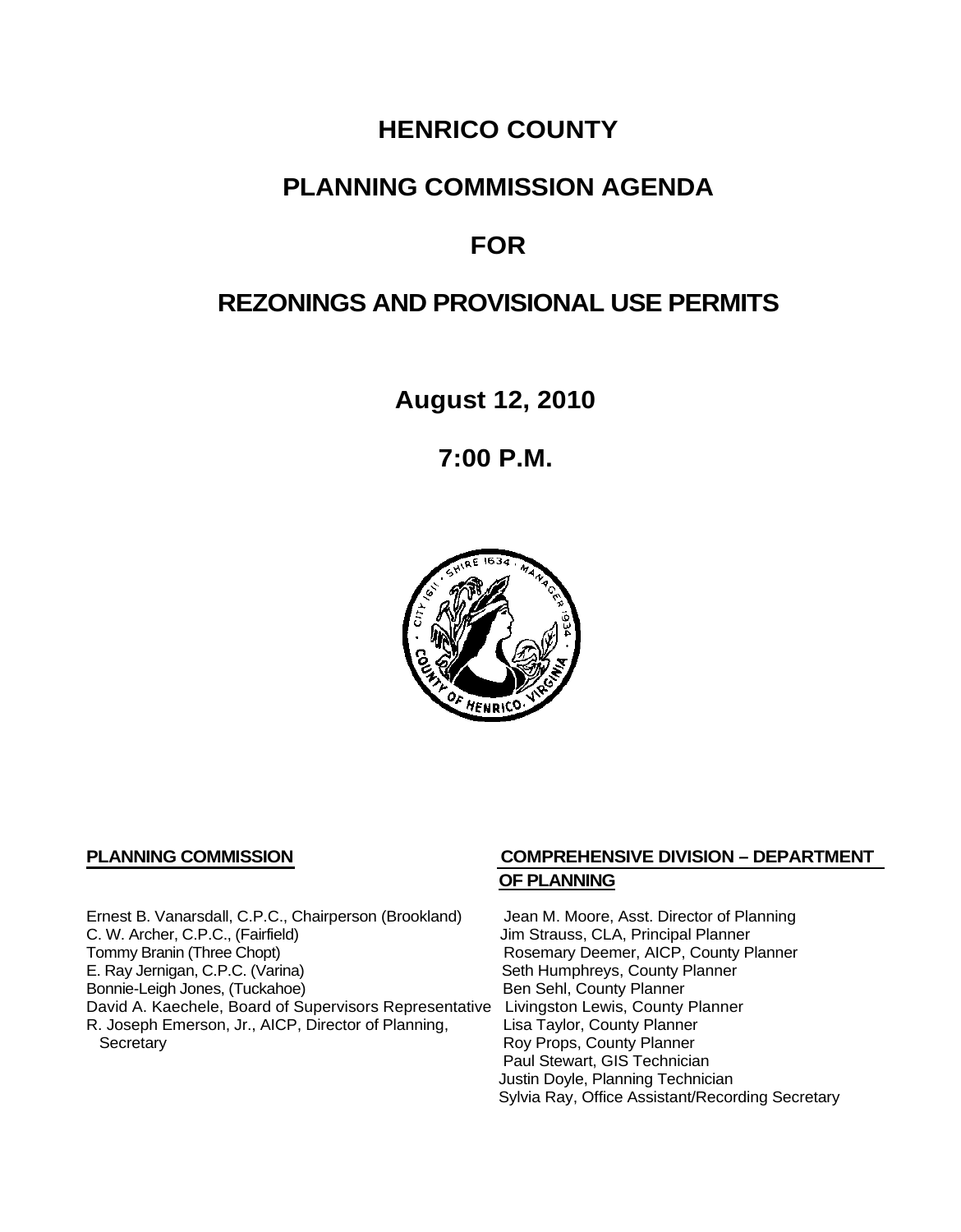# **PLANNING COMMISSION REZONING MEETING FINAL AGENDA AUGUST 12, 2010**

**BEGINNING AT 7:00 P.M.**

**WELCOME:**

**PLEDGE OF ALLEGIANCE:**

**RECOGNITION OF NEWS MEDIA:**

**CALL TO ORDER:**

**REQUESTS FOR WITHDRAWALS AND DEFERRALS: (1); (0)**

**REQUESTS FOR EXPEDITED ITEMS: (3)**

**CASES TO BE HEARD: (3)**

## **THREE CHOPT:**

**P-7-10 Albert Diradour:** Request for a Provisional Use Permit under Sections 24- 58.2(d), 24-120, and 24-122.1 of the County Code in order to allow outside dining for an existing restaurant in Westpark Shopping Center, on Parcel 754-758-6408, located at the southwest intersection of W. Broad Street (U.S. Route 250) and Pemberton Road (State Route 157). The existing zoning is B-2C Business District (Conditional). The Land Use Plan recommends Commercial Arterial. **Staff – Lisa Taylor Recommended for Approval**

**P-8-10 Brian Revere for Towne Center West, LLC:** Request for a Provisional Use Permit under Sections 24-58.2(d), 24-120, and 24-122.1 of the County Code in order to allow outside dining for a proposed restaurant in the Towne Center West Shoppes, on part of Parcel 735-764-7376, located approximately 1,100 feet north of W. Broad Street (U. S. Route 250) approximately 1,400 feet east of its intersection with N. Gayton Road. The existing zoning is B-2C Business District (Conditional). The Land Use Plan recommends Commercial Arterial. The site is in the West Broad Street Overlay District. **Staff – Ben Sehl (Expedited Agenda Requested) Recommended for Approval**

### **TUCKAHOE:** None.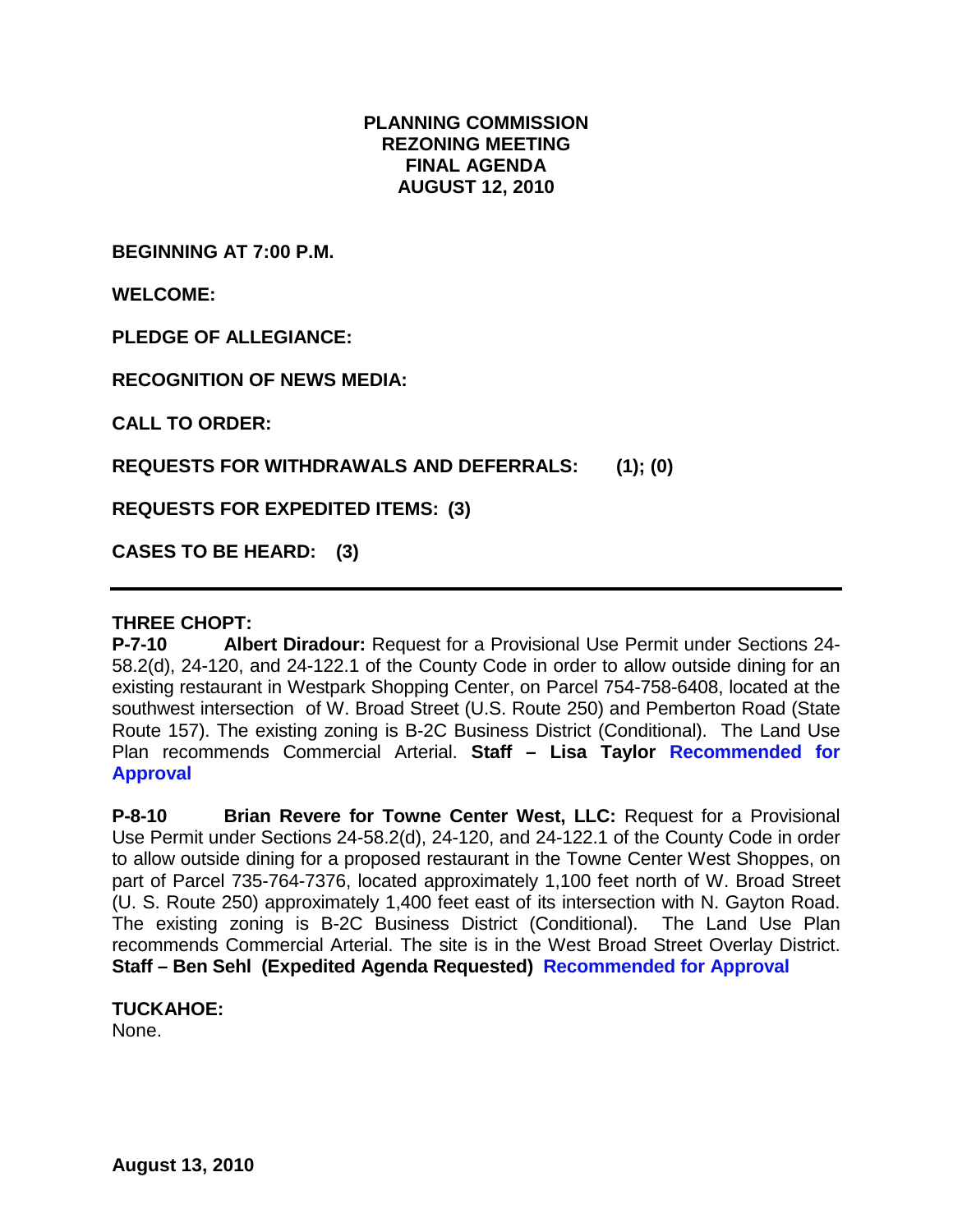## **BROOKLAND:**

# *(Deferred from the July 15, 2010 Meeting)*

**C-11C-10 Thomas R. Towers, Jr. for Hallmark Home Builders, Inc.:** Request to amend proffered conditions accepted with Rezoning Case C-66C-03 on Parcels 771-774- 3218, -1883, -3818, -1877, -4418, -1871, -5017, -1765, -5617, -1858, -5837, -1853, -5137, -1747, -4537, -1840, -3937, -1735, -3337, -1729, -3449, -1723, -4049, -4648, -5248, -5847, -6067, -5366, -4765, -4165, -3565 located along the south line of Mill Road approximately 300 feet east of LaVecchia Way. The applicant proposes to amend Proffer 13 related to fence height and type. The existing zoning is R-5AC General Residence District (Conditional). The Land Use Plan recommends Suburban Residential 2, density not to exceed 3.4 units per acre. **Staff – Seth Humphreys (Expedited Agenda Requested) Recommended for Approval**

**C-14C-10 Ron Swinson:** Request to conditionally rezone from R-2 One-Family Residence District to R-2AC One-Family Residence District (Conditional), Parcels 766- 762-5366 and 766-762-6067 containing .658 acres, located at the northeast intersection of Staples Mill Road (U.S. Route 33) and Attems Way. The applicant proposes to construct one additional dwelling unit. The use will be controlled by zoning ordinance regulations and proffered conditions. The Land Use Plan recommends Suburban Residential 1, density not to exceed 2.4 units per acre. **Staff – Ben Sehl Recommended for Denial**

## **VARINA:**

# *(Deferred from the July 15, 2010 Meeting)*

**C-9C-10 Bob Nelson for John D. Weis, Jr.:** Request to conditionally rezone from A-1 Agricultural District to M-2C General Industrial District (Conditional), Parcels 837-704- 0031 and 837-704-6522, containing 19.9 acres, located on the north line of Portugee Road approximately 135 feet east of La France Road. The applicant proposes a vehicular parking lot and other permitted uses. The use will be controlled by zoning ordinance regulations and proffered conditions. The Land Use Plan recommends Traditional Neighborhood Development. This site is in the Airport Safety Overlay District. **Staff – Livingston Lewis (Withdrawn by Applicant) Withdrawn**

## **FAIRFIELD:**

# *(Deferred from the July 15, 2010 Meeting)*

**C-13C-10 Guy Blundon for Brook Run Somerset LLC:** Request to amend proffered conditions accepted with rezoning case C-33C-04 on Parcels 784-749-1627 and 784- 748-0982, located on the west line of Brook Road (U.S. Route 1), approximately 875 feet south of its intersection with Hilliard Road (State Route 161). The applicant proposes to amend Proffer 2 related to age restrictions and Proffer 3 related to enforcement of age restrictions. The existing zoning is R-5C General Residence District (Conditional). The Land Use Plan recommends Multi-Family Residential and Environmental Protection Area. The site is in the Enterprise Zone. **Staff – Ben Sehl Recommended for Denial**